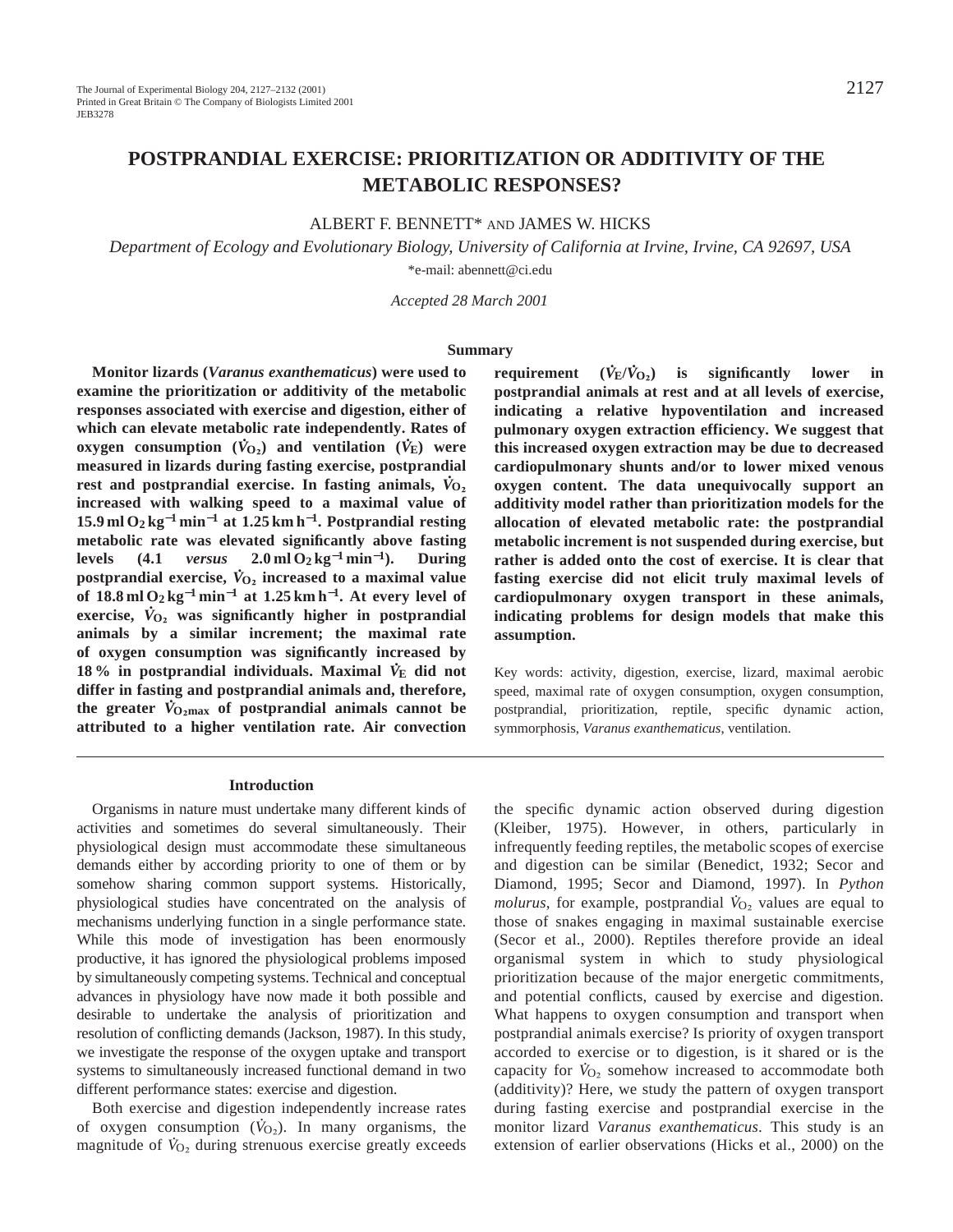# 2128 A. F. BENNETT AND J. W. HICKS

cardiopulmonary physiology of this species during fasting exercise and during digestion at rest.

# *Graphical models of prioritization and additivity*

We present graphical hypotheses concerning potential patterns of oxygen transport during postprandial exercise (Fig. 1). These will be tested directly in the ensuing experiments. These hypotheses are each compared with known patterns (see Hicks et al., 2000) of  $\dot{V}_{O_2}$  during fasting rest, fasting exercise and postprandial rest (Fig. 1A). As in most . other animals during fasting exercise,  $\dot{V}_{O_2}$  increases approximately linearly with exertion (in this case, speed of walking on a treadmill) to the maximal aerobic speed (MAS), the speed at which the maximal rate of oxygen consumption ( $V_{\text{O}_2\text{max}}$ ) is attained. Walking at speeds faster than MAS does not increase  $\dot{V}_{\text{O}_2\text{max}}$  and entails rapid exhaustion associated with extensive supplemental anaerobic metabolism. At rest, postprandial animals have a  $V_{\text{O}_2}$  elevated above fasting levels. The following are some potential outcomes for  $\dot{V}_{O_2}$  during postprandial exercise which are compared with the pattern described above.

*Priority to exercise* (Fig. 1B). During postprandial exercise, all metabolism associated with digestion is curtailed and all . . elevated  $\dot{V}_{\text{O}_2}$  is attributable to exercise. The pattern of  $\dot{V}_{\text{O}_2}$  as a function of speed is indistinguishable from that during fasting exercise. The MAS and  $\hat{V}_{\text{O}2\text{max}}$  are the same as in fasting animals and endurance is not curtailed.

*Priority to digestion* (Fig. 1C). During postprandial exercise, digestive metabolism continues unabated, leaving . less aerobic metabolic scope for exercise.  $\dot{V}_{\text{O}_2\text{max}}$  is the same as in fasting animals, but it is attained at a lower MAS with an attendant decrease in endurance.

*Additivity* (Fig. 1D). The resting postprandial metabolic . increment is maintained during exercise, increasing  $V_{O_2}$  by a similar amount at all levels of exertion. *V*<sub>O2max</sub> is also increased by this increment, resulting in the same MAS and endurance as in fasting animals.

There are obviously also possible intermediate conditions among these three hypotheses, such as a shared prioritization between exercise and digestion. However, we believe that these hypotheses, with their clear and contrasting predictions concerning metabolic rates of exercising animals, MAS, . *V* <sup>O</sup>∑max and endurance, form a useful framework for data analysis, and one turns out to describe the experimental results precisely.

### **Materials and methods**

#### *Animals*

Thirteen savannah monitor lizards (*Varanus exanthematicus*) with body masses ranging from 145 to 900 g were purchased from a licensed supplier (California Zoological Supply, Santa Ana, CA, USA). Upon arrival, the lizards were kept in large terraria with free access to heating lamps and other heat sources allowing behavioral thermoregulation. A 12 h:12 h light:dark cycle was maintained, and water was



Fig. 1. Hypothetical patterns of rates of oxygen consumption ( $\dot{V}_{O_2}$ ) during rest and treadmill exercise in fasting and postprandial animals. Circle, fasting rest; square, postprandial rest; solid line, fasting exercise; dashed line, postprandial exercise. (A) Previously documented patterns for fasting and postprandial animals at rest and fasting animals during exercise. (B) Priority to exercise. Postprandial . . exercise  $\dot{V}_{\text{O}_2}$  is indistinguishable from fasting exercise  $\dot{V}_{\text{O}_2}$ . (C) Priority to digestion. The postprandial metabolic increment is maintained during exercise, curtailing performance. (D) Additivity. . The postprandial metabolic increment is maintained and  $\dot{V}_{\text{O}_2\text{max}}$  is increased. See text for a more detailed explanation.

always available *ad libitum*. Food was withheld for 3 weeks prior to experiments.

## *Measurement of ventilation and gas exchange*

In the first set of experiments  $(N=8, \text{ mass } 145-170 \text{ g})$ ,  $\dot{V}_{O_2}$ was determined using an open mask system (Gleeson et al., 1980; Mitchell et al., 1981a; Mitchell et al., 1981b; Thompson and Withers, 1997). Room air was drawn (at 300– 400 ml min<sup>−</sup>1) through a loose-fitting, lightweight acetate mask placed over the head of each animal. The expired air was dried (Drierite) and continuously monitored with an oxygen analyzer (Applied Electrochemistry; model S-3A). In the second set of experiments  $(N=5$ , mass  $480-900 \text{ g}$ , ventilation and gas exchange were directly measured using an experimental arrangement modified from Wang and Warburton (Wang and Warburton, 1995) and previously described in detail (Hicks et al., 2000). Briefly, short pieces of flexible gas-tight tubing were glued to both nostrils, fused on top of the head of the lizard and connected to a T-piece. This T-piece was, in turn, attached to gas-tight Tygon tubing at both ends. One end led to the oxygen analyzer, connected in series, while the other served as a reservoir. A flow pump (Applied Electrochemistry), connected in series with the gas analyzers, maintained a constant gas flow between the T-piece and the gas analyzer and, thus, provided continuous delivery of room air to the lizard. A pneumotachograph (8421 Series, 0-5 LPM, H. Rudolph, Inc.) was connected 'upstream' relative to the Tpiece. At this position, airflow decreased during exhalations,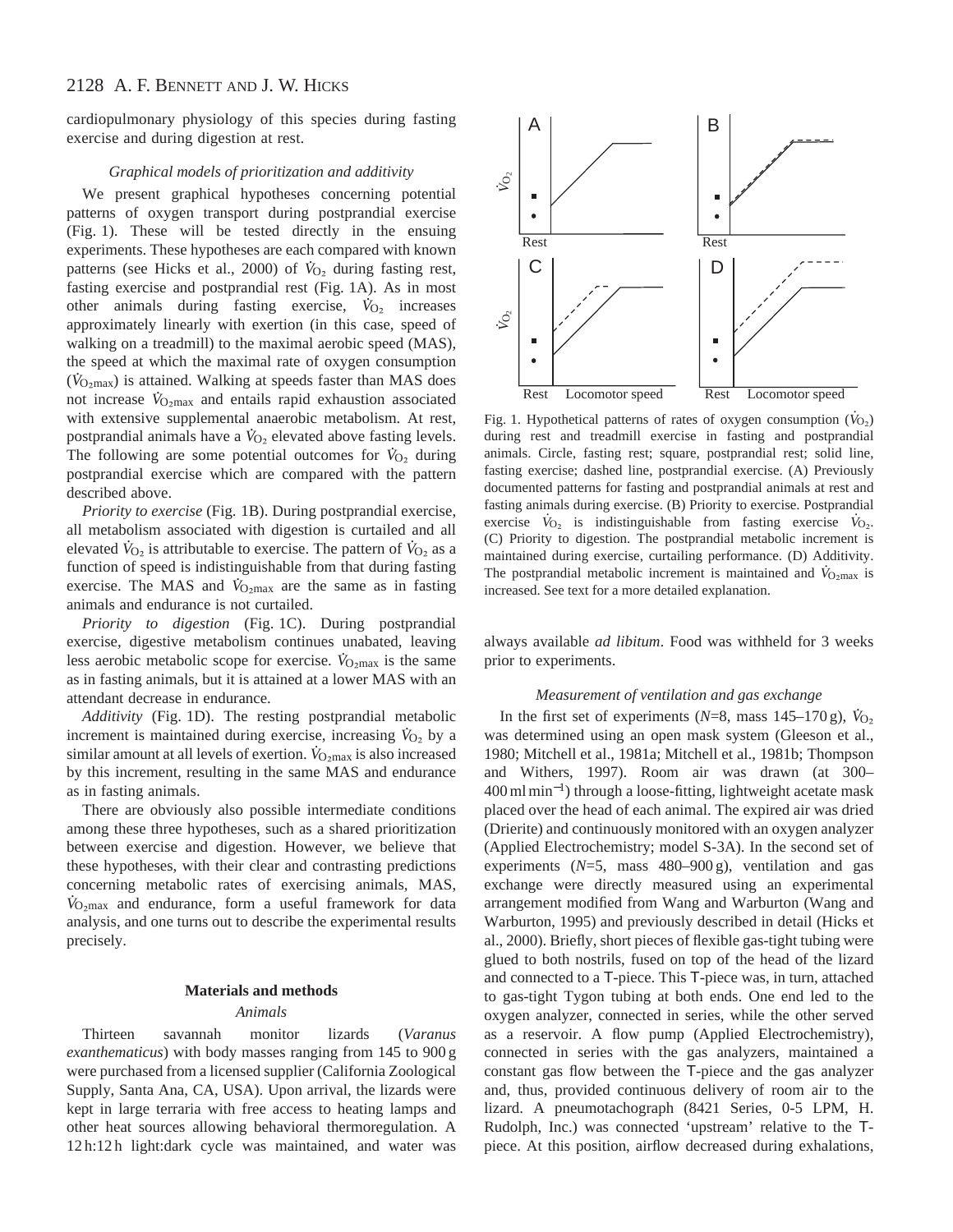while inhalations caused increases in airflow. A Valendyne (MP-45-1-871) differential pressure transducer continuously monitored the resulting changes in pressure gradients across the pneumotachograph. At any given breath, the signal from the differential pressure transducer preceded that from the gas analyzer by approximately 2 s.

The  $\dot{V}_{O_2}$  of single breaths was determined as the area below the baseline signal for room oxygen. The relationship between this area and gas exchange was determined by simulating exhalations with known gas compositions through the T-piece (which during experiments was connected to the nostrils of the lizard). Similarly, the expired tidal volume of single breaths was determined from the integrated flow signal from the differential pressure transducer. Again, the relationship between this integral and tidal volume (in ml) was quantified by injection of a range of gas volumes through the T-piece. All calibration procedures produced very tight correlations between injected gas volumes and integrated flow signal  $(r<sup>2</sup>>0.98)$  and were reproducible within a few per cent before, during and after experiments. In both sets of experiments, experimental variables were recorded on a computer using the Acknowledge (version 3.2.4) data-acquisition system (Biopac Inc., Goleta, CA, USA).

## *Experimental protocol*

At least 18 h prior to experimentation, animals were placed within a large climatic chamber maintained at 35 °C, the preferred body temperature of this species (Hicks and Wood, 1985). A few hours before treadmill exercise, the lizard was placed on the treadmill, covered with a cloth and left undisturbed with the mask or tubing connected to the experimental apparatus. Immediately before running, preexercise ventilation and/or gas exchange rates were measured over a 60 min period. Although the lizards quickly relaxed and remained quiescent when placed on the treadmill, these preexercise values do not represent true standard values. The exercise regime commenced with a walking speed of 0.25 km h<sup>-1</sup>, followed by 0.5, 0.75, 1.0, 1.25 and 1.5 km h<sup>-1</sup> (in that order). Each tread speed was maintained for approximately 5 min. The maximum speed is the highest at which the lizards were able to match the belt speed for at least 2 min.

In the first experiment ( $N=8$ ), only  $\dot{V}_{\text{O}_2}$  was measured, because the animals were too small for simultaneous measurements of ventilation with this apparatus. The second experiment (*N*=5) was identical in protocol except that ventilation was also monitored in these larger animals. In all animals, gas exchange and minute ventilation were measured and averaged during the last 2–3 min of each level of exercise. Following exercise, gas-exchange rates and minute ventilation were measured for an additional 3–4 min. On the following day, lizards were fed a mixture of Tegu and Monitor Food (Zoomenu, San Luis Obispo, CA, USA) and raw eggs equal to 20 % of their body mass. The size of the postprandial metabolic increment is a direct function of meal size in this species (Hicks et al., 2000). This ration was previously shown to generate a maximal postprandial metabolic increment of approximately 2.5 ml O<sub>2</sub> kg<sup>-1</sup> min<sup>-1</sup> (Bennett et al., 2000). The animals were left undisturbed for 24 h, and the exercise protocol was then repeated; the maximal postprandial metabolic increment occurs at 24 h post feeding in this species (Hicks et al., 2000).

### *Data analysis*

Oxygen consumption measurements are corrected to STPD conditions; ventilation volumes are corrected to BTPS conditions. Except as noted, data are analyzed using paired (by individual, fasting *versus* postprandial) *t*-tests. Data are reported as means  $\pm$  1 s.m. Significance is judged as  $P \le 0.05$ .

## **Results**

Rates of oxygen consumption at rest and during progressive treadmill exercise in both fasting and 24 h postprandial lizards in the first experimental series are reported in Fig. 2. In fasting . animals,  $\dot{V}_{O_2}$  increased linearly with walking speed up to a maximal value of  $15.9 \pm 0.92 \,\mathrm{m} \cdot 0.02 \,\mathrm{kg}^{-1} \cdot \mathrm{min}^{-1}$  at  $1.25 \,\mathrm{km} \cdot \mathrm{h}^{-1}$ . This is a factorial increment of approximately eight times resting  $V_{\text{O}_2}$ . Animals could not sustain exercise at 1.5 km h<sup>-1</sup>. Resting metabolic rate was elevated significantly above fasting levels when the animals were  $24 h$  postprandial  $(4.1 \pm 0.36)$ *versus* 2.0±0.18 ml O<sub>2</sub> kg<sup>-1</sup> min<sup>-1</sup>, *P*=0.0001). These observations are very similar to those we previously reported for this species (Hicks et al., 2000). During postprandial . exercise,  $\dot{V}_{O_2}$  again increased linearly up to a maximal value of  $18.8 \pm 1.15$  ml O<sub>2</sub> kg<sup>-1</sup>min<sup>-1</sup> at  $1.25$  km h<sup>-1</sup>. Animals could not sustain exercise at  $1.5 \text{ km h}^{-1}$ . At every level of exercise, including the MAS of 1.25 km h<sup>-1</sup>,  $\dot{V}_{O_2}$  was significantly higher in postprandial animals ( $P \le 0.04$ ). The maximal rate of oxygen consumption was therefore significantly increased by 18 % in postprandial individuals  $(P=0.04)$ . The postprandial metabolic



Fig. 2. Rates of oxygen consumption  $(\dot{V}_{O_2})$  during rest and treadmill exercise in fasting and postprandial lizards. Circles, mean fasting; squares, 24 h mean postprandial. Values are means ±1 S.E.M. (*N*=8).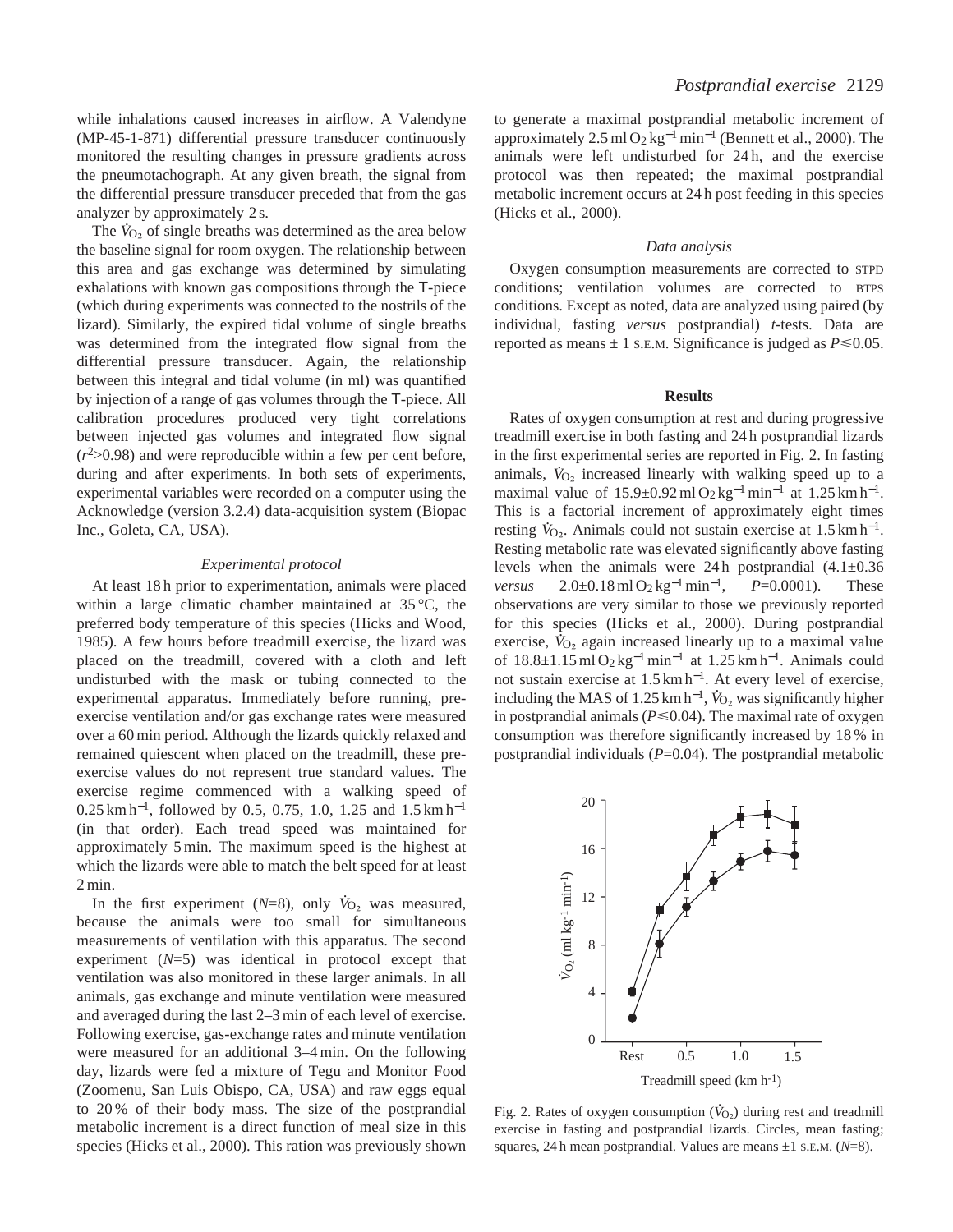# 2130 A. F. BENNETT AND J. W. HICKS

| Feeding state | Activity level | Breathing frequency<br>(breaths $min^{-1}$ ) | Tidal volume<br>$(mlkg^{-1})$ | Minute volume<br>$(m1 \text{ kg}^{-1} \text{min}^{-1})$ | Air convection<br>requirement<br>(ml air ml <sup>-1</sup> $O2$ ) |
|---------------|----------------|----------------------------------------------|-------------------------------|---------------------------------------------------------|------------------------------------------------------------------|
| Fasting       | Rest           | $1.5 + 0.38$                                 | $40.6 + 14.0$                 | $42.7 + 4.30$                                           | $22.2 + 3.23$                                                    |
|               | <b>MAS</b>     | $16.8 \pm 3.56$                              | $74.0 + 14.18$                | $1046 + 68.6$                                           | $69.1 \pm 6.34$                                                  |
| Postprandial  | Rest           | $1.4 \pm 0.48$                               | $93.1 \pm 43.28$              | $68.7 \pm 13.38$                                        | $17.0 \pm 3.20$                                                  |
|               | <b>MAS</b>     | $14.8 + 2.51$                                | $84.6 \pm 25.92$              | $952+40.4$                                              | $57.0 \pm 4.03$                                                  |

Table 1. *Ventilation in fasting and 24 h postprandial lizards at rest and walking at maximal aerobic speed* 

MAS, maximal aerobic speed (1.5 km h<sup>−</sup>1).

increment was similar at all levels of exercise (*P*=0.41, repeated-measures analysis of variance) and thus represents a constant additional cost to exercising animals. (Note that body mass values reported here are all pre-feeding and do not include the mass of the undigested meal.)

Ventilation in the second experimental series is reported in . Fig. 3A and Table 1. As in the former experiment,  $\dot{V}_{\text{O}_2\text{max}}$ was significantly higher in postprandial animals  $(P=0.02)$ . Values of  $\dot{V}_{\text{O}_2\text{max}}$ , as measured by the two different methods, were not significantly different (fasting, *P*=0.7; postprandial, *P*=0.2). Therefore, contrary to measurements made previously (Schultz et al., 1999) on other species of *Varanus*, . measurements of  $\dot{V}_{O_2}$  during activity made using either metabolic masks or nasal tubes produced equivalent values of  $\dot{V}_{\text{O}_2\text{max}}$  in these animals. Ventilation rate ( $\dot{V}_{\text{E}}$ , ml air kg−<sup>1</sup> min<sup>−</sup>1) increases markedly during exercise in both fasting and postprandial animals, 24-fold in the former and 14-fold in the latter. These increments in ventilation are mostly due to increments in ventilation frequency: in postprandial animals, tidal volume does not even change . significantly (*P*=0.7). Maximal *V* E did not differ in fasting and postprandial animals  $(P=0.3)$ . Therefore, the greater *V*<sub>O2</sub>max</sub> of postprandial animals cannot be attributed to a higher ventilation rate. Dividing  $\dot{V}_{E}$  by  $\dot{V}_{O_2}$  yields the air convection requirement (ml air ml<sup>-1</sup> O<sub>2</sub>), an inverse indication of oxygen extraction efficiency. Air convection requirements in both fasting and postprandial animals at rest and during exercise are reported in Fig. 3B and Table 1. As we found previously (Hicks et al., 2000), fasting animals hyperventilate during exercise (at MAS, *P*=0.002), i.e. a smaller proportion of the oxygen is removed from the ventilated air. Also as shown previously, at rest, postprandial animals hypoventilate in comparison with fasting ones  $(P=0.02)$ . The current data indicate that, as during fasting, postprandial animals also hyperventilate during exercise in comparison with rest (at MAS, *P*=0.003). However, a relative hypoventilation in comparison with the fasting state is maintained during exercise. At every level of exercise, air convection requirement is lower (i.e. oxygen extraction efficiency is higher) in exercising postprandial animals  $(P \le 0.05)$ . At MAS, air convection requirement in fasting animals is approximately 20 % greater that in postprandial ones.



Fig. 3. Ventilation ( $V_E$ ) and air convection requirement ( $V_E/V_{O_2}$ ) where  $\dot{V}_{O_2}$  is the rate of oxygen uptake) during rest and treadmill exercise in fasting and postprandial lizards. Circles, mean fasting; squares, 24 h mean postprandial. Values are means  $\pm 1$  s.e.m.  $(N=5)$ ; lines are least squares linear regressions ( $\dot{V}$  fasting  $r^2$ =0.84,  $P < 0.001$ ; *V*<sub>E</sub> postprandial  $r^2 = 0.86$ ,  $P < 0.001$ ; *V*<sub>E</sub>/*V*<sub>O<sub>2</sub> fasting  $r^2 = 0.33$ ,</sub> *P*<0.01;  $\dot{V}_{E}/\dot{V}_{O_2}$  postprandial  $r^2$ =0.23, *P*<0.03).

### **Discussion**

The major experimental findings are quite clear: the postprandial metabolic increment is not suspended during . **postprandial exercise and**  $\dot{V}_{\text{O}_2\text{max}}$  **increases substantially above** levels observed in fasting animals. A similar increment in . *V* <sup>O</sup>∑max was previously observed in postprandial pythons (Secor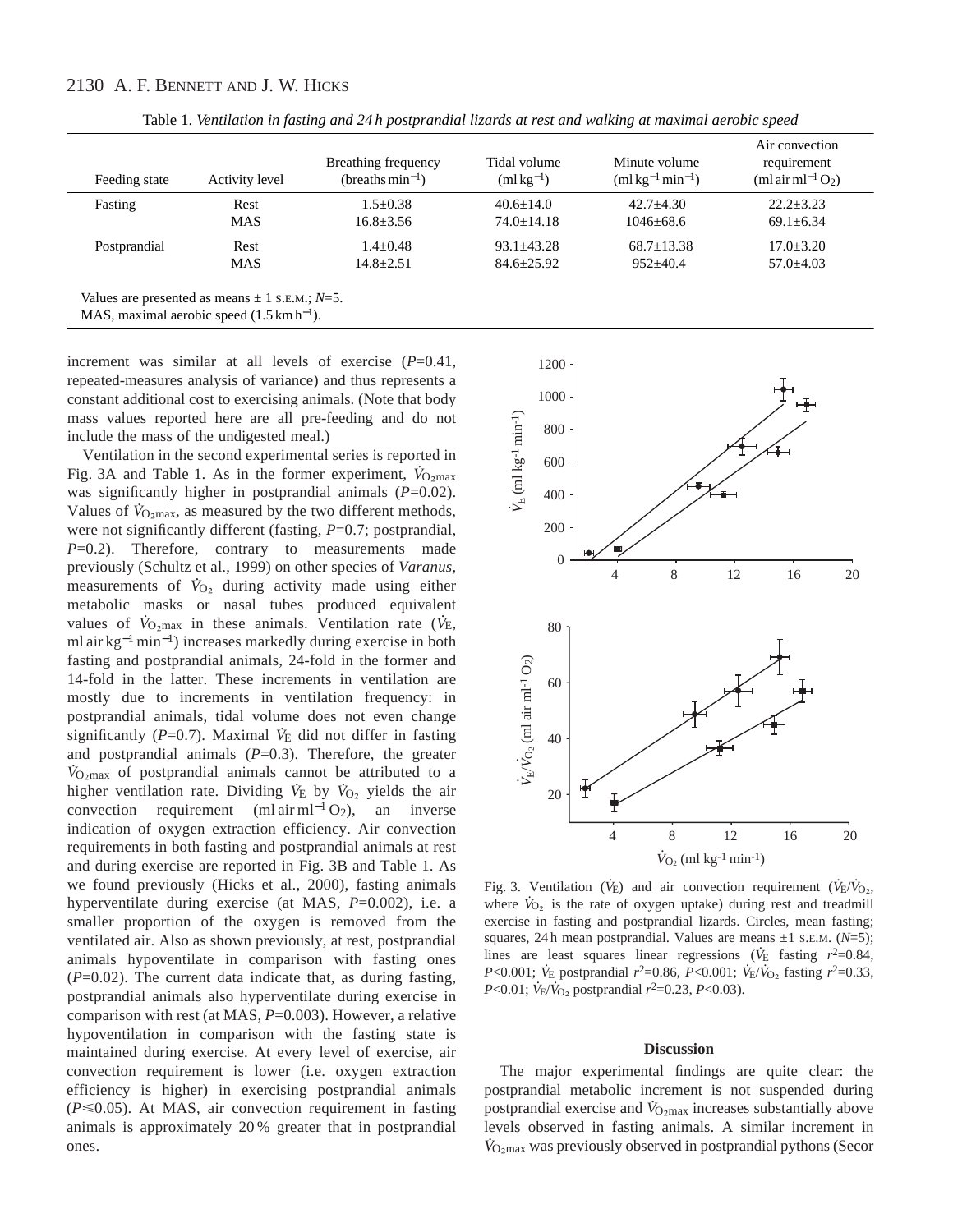et al., 2000). These results clearly and unequivocally support . the additivity hypothesis (Fig. 1D): the postprandial  $V_{\text{O}_2}$ increment is sustained at all levels of exercise,  $\dot{V}_{\text{O}_2\text{max}}$  is increased, and MAS and endurance are conserved. In this condition, no functional trade-offs appear to have been made: neither exercise nor digestion appears to have been compromised at the expense of the other. The priority to . exercise hypothesis (Fig. 1B) is rejected because  $V_{O_2}$  is increased in postprandial animals at all levels of exercise and . because  $V_{\text{O,max}}$  is increased. The priority to digestion hypothesis (Fig. 1C) is rejected because *V*<sub>O2max</sub> increases, MAS is not attained at a lower  $\dot{V}_{\text{O}_2}$  and endurance is not curtailed in postprandial animals.

The key to sustaining both exercise capacity and the postprandial metabolic increment is the increase in *V*<sub>O2max</sub>. The 18  $\%$  increment was attained not by an increase in  $\dot{V}_E$  but rather by an increase in  $O_2$  extracted from ventilated air; a similar pattern was previously found in exercising postprandial pythons (Secor et al., 2000). This greater extraction efficiency is reflected in hypoventilation during both rest and exercise. How might this increased oxygen extraction efficiency be attained? A variety of factors, singly or in combination, might at least theoretically be responsible for increased extraction. We regard the most likely factors to be decrements in shunts and/or lower mixed venous oxygen content. Shunts, both cardiac and pulmonary, occur extensively in reptiles under a variety of circumstances (for a review, see Hicks, 1998). A right-to-left ventricular shunt diverts an average of 30 % of mixed venous blood directly to the systemic arterial circulation in resting *Varanus exanthematicus* (Heisler et al., 1983). Decrement or abolition of this shunt could direct substantially more venous blood into the pulmonary circulation and increase oxygen uptake. Also, a reduction in right-to-left shunt leads to an increased arterial  $P<sub>O<sub>2</sub></sub>$  and a higher overall  $P<sub>O<sub>2</sub></sub>$  gradient for diffusion from the blood to the mitochondria. In addition, pronounced ventilation–perfusion (*V*/*Q*˙) heterogeneity and intrapulmonary shunt exist within the lungs of these animals. These factors contribute to a large gradient between faveolar  $P_{\text{O}_2}$  and left atrial  $P_{\text{O}_2}$  (a 4 kPa  $P_{\text{O}_2}$  gradient at rest and during exercise in *Varanus exanthematicus*; Hopkins et al., 1995). During exercise, a reduction in areas of low *V*/*Q*˙ and in the intrapulmonary shunt would further increase oxygen extraction from ventilated air. Simultaneous measurements of  $P_{\text{O}_2}$  of blood within the left and right atria and systemic arterial and venous circulation in fasting and postprandial animals, exercising and at rest, would clearly indicate whether shunts were decreasing in active or digesting animals. Additional pulmonary oxygen extraction could occur if mixed venous O2 content were lowered during postprandial exercise. Such a decrement might occur, depending on the relative flow and oxygen content of blood returning in the splanchnic and skeletal muscle circulation, if both systems were maintaining high metabolic rates. Measurement of mixed venous  $O_2$ content in fasting and postprandial animals, exercising and at rest, would indicate whether this is an additional source of increased pulmonary oxygen extraction. The increase in

 $\dot{V}_{\text{O}_2\text{max}}$  may also be partially attributable to additional cardiovascular factors not measured in these experiments. For instance, maximal heart rate in exercising postprandial pythons exceeds that of either resting postprandial or exercising fasting animals (Secor et al., 2000). Only more detailed physiological studies can fully partition the . mechanistic basis of the greater *V*<sub>O2max</sub>.

The increment in  $V_{\text{O}_2 \text{max}}$  in postprandial exercising animals (Fig. 2) suggests that exercise alone does not elicit  $\dot{V}_{\text{O}_2\text{max}}$ . This conclusion follows similar observations on exercising postprandial pythons (Secor et al., 2000). These studies suggest that excess oxygen transport capacity in the cardiopulmonary system exists that is not accessed by maximal muscle activity. This result is a significant caveat to the use of exercise alone to define maximum oxygen transport capacities. It is also a significant challenge to the hypothesis of symmorphosis (Taylor and Weibel, 1981; Weibel et al., 1991), which proposes that organisms are efficiently designed without excess capacity. It should be recognized, however, that considerable structural and physiological plasticity exists during the postprandial state in reptiles, including upregulation of transport capacities within the intestine and, in some instances, an increase in organ size (Secor and Diamond, 1995; Secor and Diamond, 1997). It may be possible that, during the 24 h postprandial period, the cardiopulmonary system has been sufficiently remodeled such that its transport capacity has been significantly increased. Only more detailed studies of the kinetics of the postprandial cardiopulmonary response can permit a determination of whether such changes, if they do occur, are sufficient to permit an 18% increment in  $\dot{V}_{\text{O}_2\text{max}}$ .

From a design point of view, then, what accounts for the apparent excess capacity of the cardiopulmonary system to transport oxygen? This is only 'excess' capacity from the point of view of fasting exercise. Animals in nature may well have to exercise while digesting, and cardiopulmonary design may thus naturally have to accommodate postprandial exercise. A closely related species, *Varanus albigularis*, has been observed to be very active during its feeding and growth season, walking an average of 1.5–2 km day−<sup>1</sup> (Phillips, 1995). In *Varanus* .  $exanthematicus$ , if  $\dot{V}_{\text{O}_2\text{max}}$  had not increased during the postprandial period and metabolic priority was accorded to digestion (Fig. 1C), then MAS and endurance would have decreased. In this instance, assuming the average postprandial metabolic increment of 3.3 ml O<sub>2</sub> kg<sup>-1</sup>min<sup>-1</sup>, MAS would have been reduced to between 0.5 and 0.75 km h<sup>-1</sup>, a value typical for lizards dependent principally on anaerobic metabolism to fuel higher-intensity exercise (Bennett, 1991; Bennett, 1994). Thus, to sustain high levels of aerobic activity, oxygen delivery systems may necessarily have to be designed to accommodate simultaneous elevated metabolic rates in two or more functional systems.

This research was supported by NSF grant IBN-9727762 to the authors. We thank Colleen Farmer and Daniel Warren for assistance with these experiments.